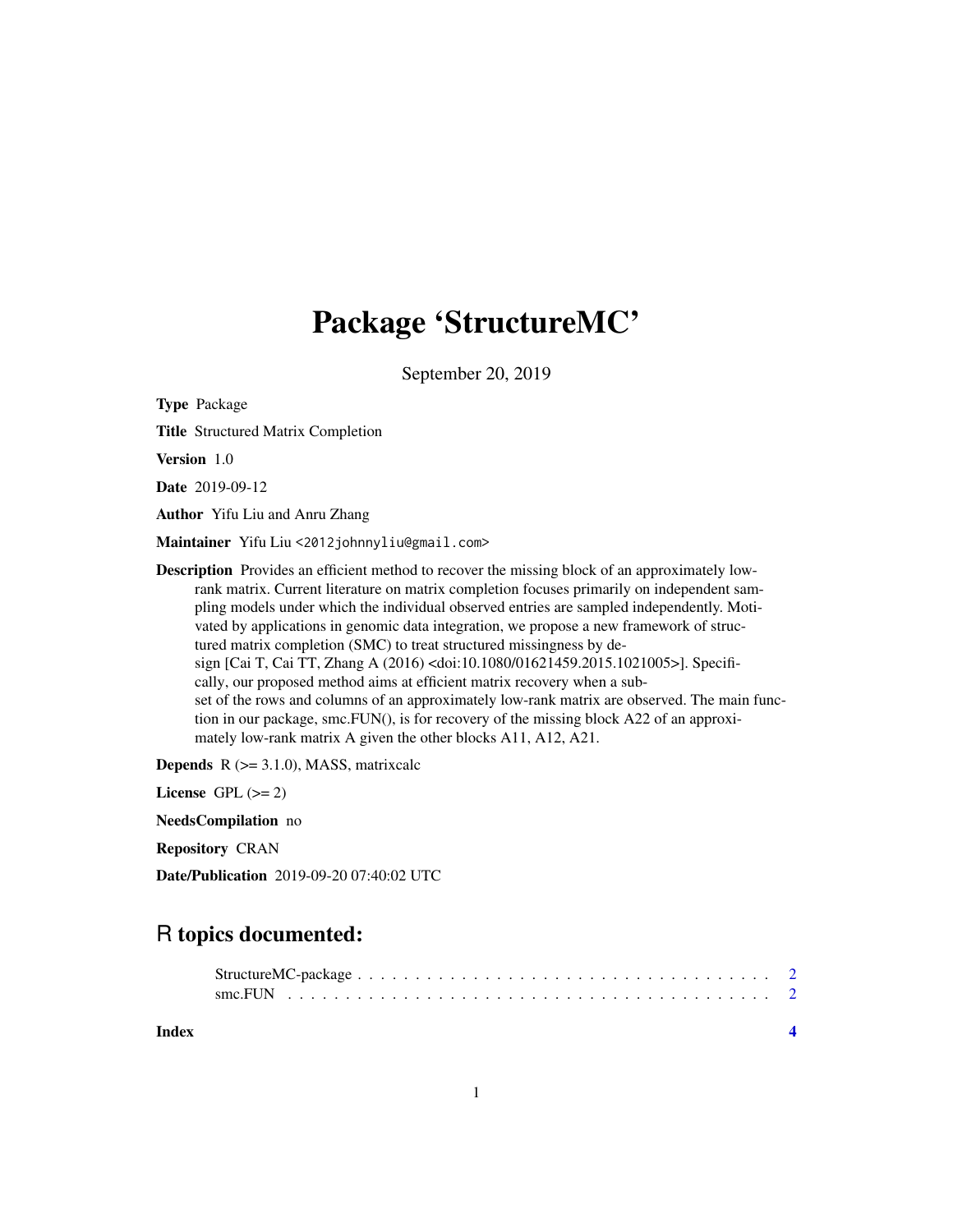<span id="page-1-0"></span>StructureMC-package *Structured Matrix Completion*

#### Description

Current literature on matrix completion focuses primarily on independent sampling models under which the individual observed entries are sampled independently. Motivated by applications in genomic data integration, we propose a new framework of structured matrix completion (SMC) to treat structured missingness by design. Specifically, our proposed method aims at efficient matrix recovery when a subset of the rows and columns of an approximately low-rank matrix are observed. The main function in our package, smc.FUN, is for recovery of the missing block A22 of an approximately low-rank matrix A given the other blocks A11, A12, A21.

#### Author(s)

Yifu Liu and Anru Zhang

Maintainer: Yifu Liu (2012johnnyliu@gmail.com)

#### References

Cai, T., Cai, T. T., & Zhang, A. (2015). Structured Matrix Completion with Applications to Genomic Data Integration. *Journal of the American Statistical Association*.

smc.FUN *Structured Matrix Completion*

#### Description

The main function in our package, smc.FUN, is for recovery of the missing block A22 of an approximately low-rank matrix A given the other blocks A11, A12, A21.

#### Usage

```
smc.FUN(A.mat, c_T, row_thresh, m1, m2)
```
#### Arguments

| A.mat      | The approximately low-rank matrix that we want to recover        |
|------------|------------------------------------------------------------------|
| c_T        | $\tilde{C}$ T is the thresholding level, the default value is 2. |
| row_thresh | is row thresholding                                              |
| m1         | number of rows of block A11                                      |
| m2         | number of columns of block A11                                   |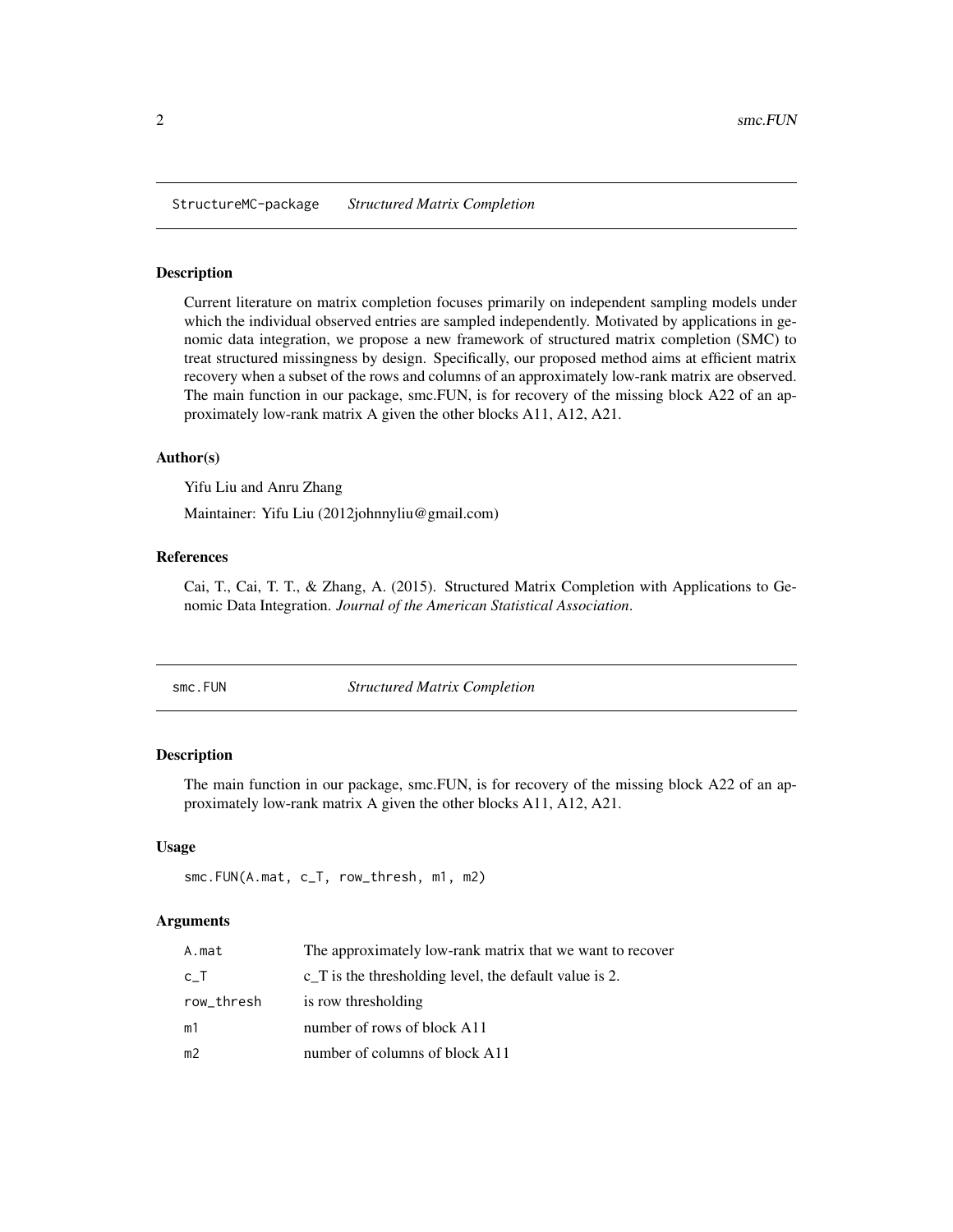#### Value

| smc.FUN()      | returns the missing block of initial input matrix which has the following compo-<br>nents:                                         |
|----------------|------------------------------------------------------------------------------------------------------------------------------------|
| A.mat          | the approximately low-rank matrix with given value of other three blocks and<br>NA values for the block that user want to recover. |
| c T            | is the thresholding level, the default value is 2.                                                                                 |
| row_thresh     | it is the row thresholding which is "True" under default. Otherwise, it can be<br>"False" to make it column thresholding.          |
| m1             | number of rows of block A11. It can be used to calculate the rest of dimension<br>of blocks in A mat with m2.                      |
| m <sub>2</sub> | number of columns of block A11. It can be used to calculate the rest of dimen-<br>sion of blocks in A mat with m1.                 |

#### Author(s)

Yifu Liu and Anru Zhang

#### References

Cai, T., Cai, T. T., & Zhang, A. (2015). Structured Matrix Completion with Applications to Genomic Data Integration. *Journal of the American Statistical Association*.

#### Examples

```
#dimension of matrix A with row number p1 = 10 and column number p2 = 9
p1 = 60
p2 = 50
m1 = 55 #row number of A11
m2 = 45 #column number of A11
A = matrix(rnorm(300, mean = 0.05, sd = 0.1), p1, p2)
```

```
#different blocks of our matrix A that are used to approximate missing block A22
A11 = A[1:m1, 1:m2]A12 = A[1:m1, (1+m2):p2]A21 = A[(1+m1):p1, 1:m2]Arecovery = rbind(cbind(A11,A12),cbind(A21,matrix(NA,nrow=p1-m1,ncol=p2-m2)))
```
#recover the missing block A22 where A22 is now filled with approximate values by our algorithm. A22 = smc.FUN(Arecovery, 2, "True", m1, m2)